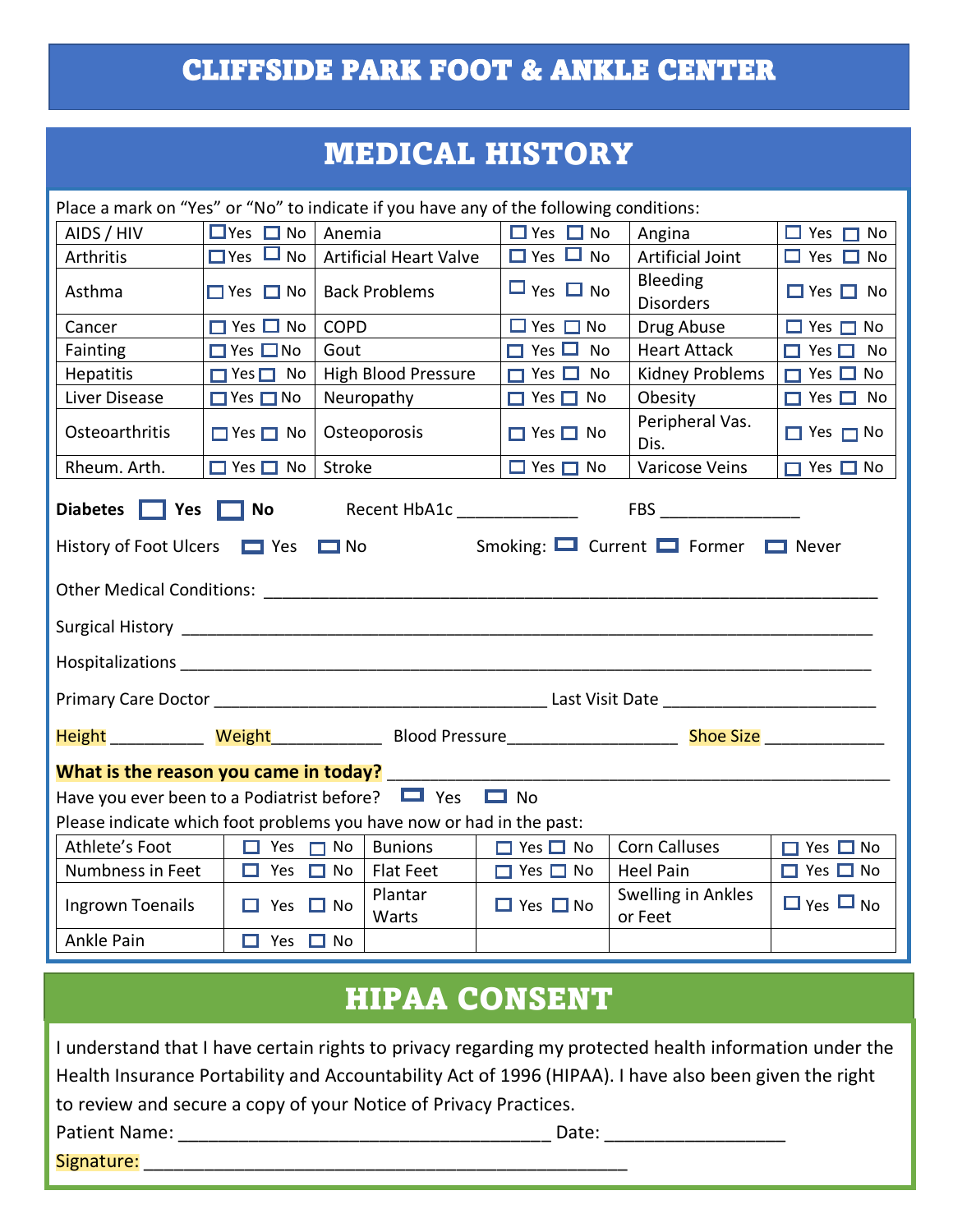# CLIFFSIDE PARK FOOT & ANKLE CENTER

| <b>PATIENT INFORMATION</b>                                     | <b>INSURANCE</b>                                |  |
|----------------------------------------------------------------|-------------------------------------------------|--|
|                                                                |                                                 |  |
|                                                                |                                                 |  |
|                                                                |                                                 |  |
|                                                                |                                                 |  |
|                                                                |                                                 |  |
| City______________________State__________ Zip Code____________ | Is patient covered by additional insurance? Y/N |  |
|                                                                |                                                 |  |
| Sex M / F Age ___________ Birthdate_________________           | <b>MEDICATIONS &amp; ALLERGIES</b>              |  |
| □ Married ■ Widowed ■ Single ■ Minor                           | Include prescriptions and OTC medications       |  |
|                                                                |                                                 |  |
|                                                                |                                                 |  |
|                                                                |                                                 |  |
|                                                                |                                                 |  |
| HOW DID YOU FIND US? __________________________                |                                                 |  |
|                                                                | <b>ALLERGIES</b>                                |  |
| <b>PHONE NUMBERS</b>                                           | Adhesive/Tape □ Codeine □ Aspirin<br>□          |  |
|                                                                | ш<br>Iodine $\Box$ Lidocaine $\Box$ Penicillin  |  |
|                                                                | Sulfa $\Box$ Seafood $\Box$ Latex               |  |
|                                                                |                                                 |  |
| At Which Number Should We Contact You?                         |                                                 |  |
| $\Box$<br>Home $\Box$ Cell                                     | <b>TREATMENT CONSENT</b>                        |  |
| IN CASE OF EMERGENCY CONTACT,                                  | I hereby consent and give my permission to      |  |
|                                                                | the doctor to administer such procedures as     |  |
|                                                                | the doctor deems necessary                      |  |
|                                                                |                                                 |  |
|                                                                |                                                 |  |
|                                                                | Date _________________________                  |  |